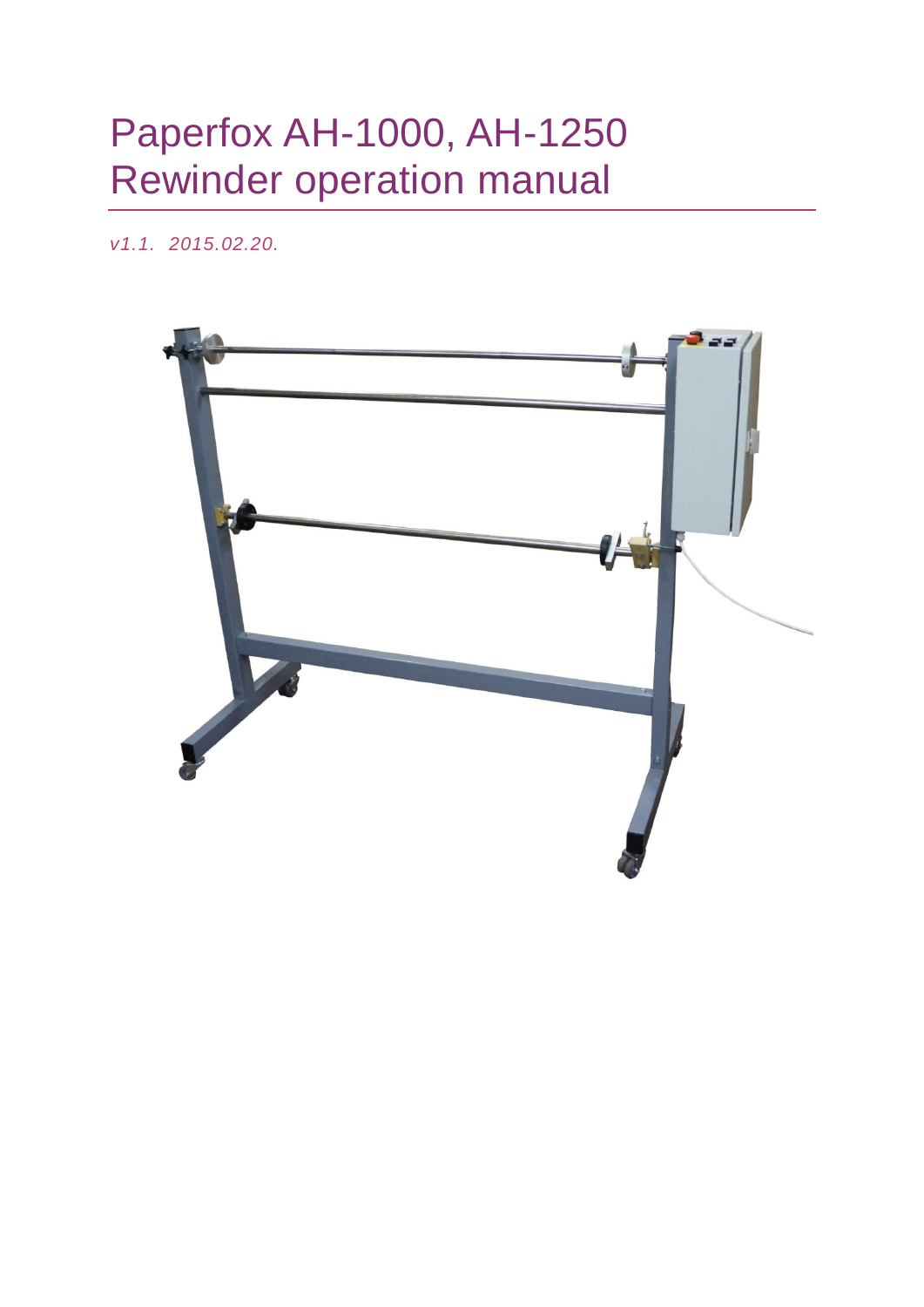#### **Brief description**

- The AH-1000, AH-1250 rewinder is designed to reduce the operating costs of printing machines that use automatic rubber blanket wipers with rewinding the relatively cheaper big rolls of blanket washing cloth to several smaller ones.
- AH-1000, AH-1250 is ideal for rewinding some other materials, too. The AH-1000, AH-1250 may not be used for any other than its designated use.

#### **Safety instructions**

- Please read the operating instructions before you use the AH-1000, AH-1250 rewinder to prevent accidents and ensure the trouble-free operation.
- The AH-1000, AH-1250 rewinder may not be operated by anyone who does not read or does not fully understand the operating manual.
- The AH-1000, AH-1250 rewinder may not be used in wet or explosive environment.
- Always use a proper lighting.
- To ensure the easy unplugging always use a socket in a height between 0,6 and 1,9m.
- Before beginning the maintenance or reparation make sure that the AH-1000, AH-1250 rewinder is disconnected.
- Repairs should be carried out by qualified persons using original spare parts, otherwise this may result in considerable danger for the user.
- Keep enough space around the AH-1000, AH-1250 rewinder.
- Do not wear loose clothing or jewellery, they can be caught in moving parts.
- Transport and fix the AH-1000, AH-1250 rewinder only as in part "Transportation of the AH-1000, AH-1250 rewinder" described
- Always unplug the AH-1000, AH-1250 rewinder when not using it.

|                                 | AH-1000                 | AH-1250                 |
|---------------------------------|-------------------------|-------------------------|
| Dimensions                      | 110 x 60 x 130 cm       | 135 x 60 x 130          |
| (width/length/height):          |                         |                         |
| Weight:                         | $35 \text{ kg}$         | $39 \text{ kg}$         |
| Max. roll width:                | 800 mm                  | 1050 mm                 |
| Max. lower (big) roll diameter: | $600$ mm                | $600$ mm                |
| Max. upper roll diameter:       | $80 \text{ mm}$         | 80 mm                   |
| Big roll inner core diameter :  | 75 mm                   | $75$ mm                 |
| Small roll inner core diameter: | $18 \text{ mm}$         | $18 \text{ mm}$         |
| Winding speed                   | $0 - 150$ rew./min      | $0 - 150$ rew./min      |
| Noise:                          | Less than $70$ dB $(A)$ | Less than $70$ dB $(A)$ |
| Operational temperature:        | $+5+40$ Celsius         | $+5+40$ Celsius         |
| Voltage:                        | 230V 50Hz               | 230V 50Hz               |
| Power:                          | 180W                    | 180W                    |

#### **Parameters**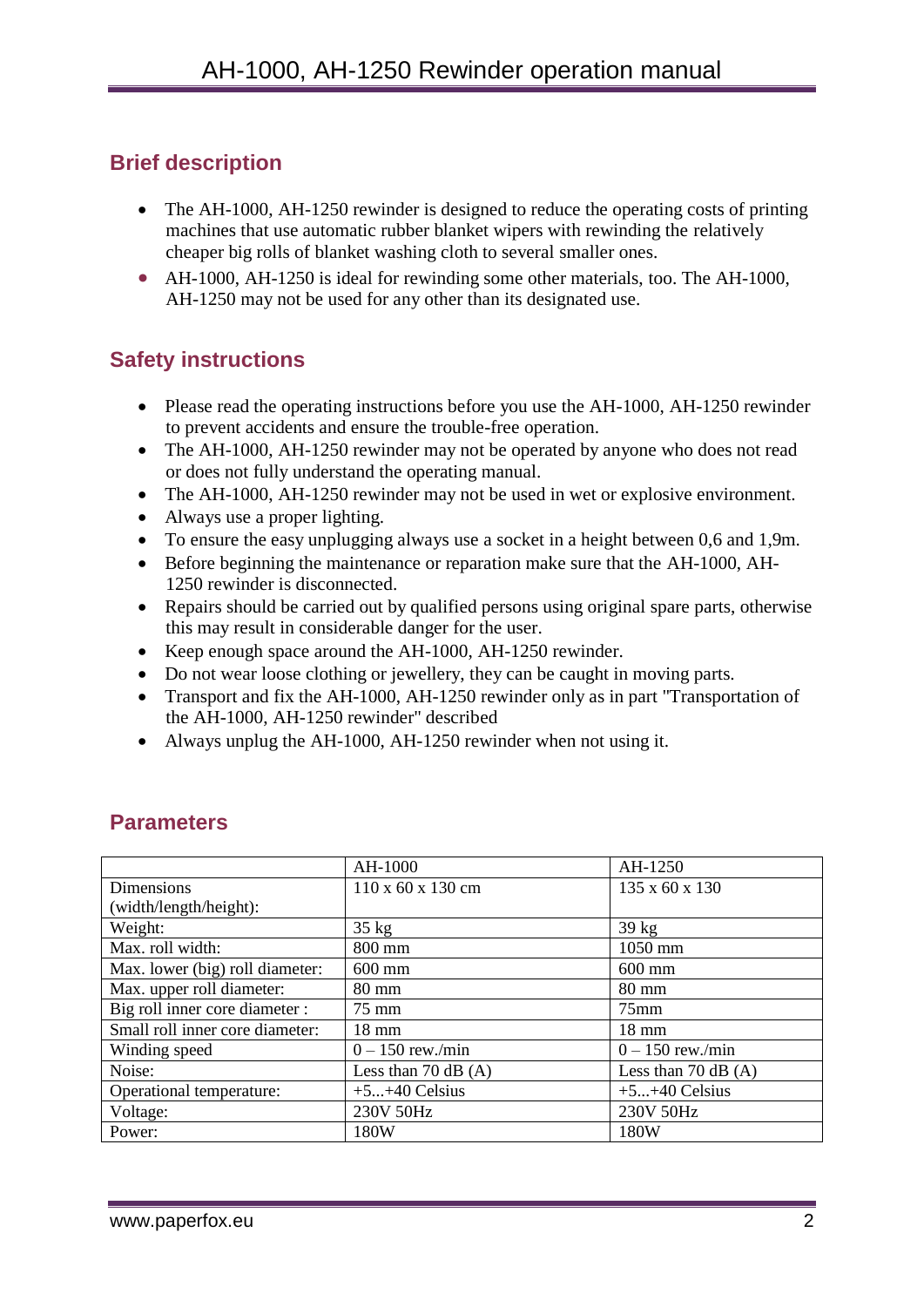#### **Transportation of the AH-1000, AH-1250 Rewinder**

- Always keep the following instructions when transporting the A-1000, A-1250 rewinder
- To avoid the damage of the cord, wrap it up and fix it to the machine during transportation.
- Use a proper vehicle to transport the AH-1000, AH-1250 rewinder, and fix it well.
- The AH-1000, AH-1250 rewinder can be transported standing on its rollers and the machine have to be fixed very well. Use the breaks to fix the rollers.
- Use a soft belt to fix the AH-1000, AH-1250 rewinder, do not use any wire that can hurt it.

#### **Parts of the AH-1000, AH-1250 rewinder**

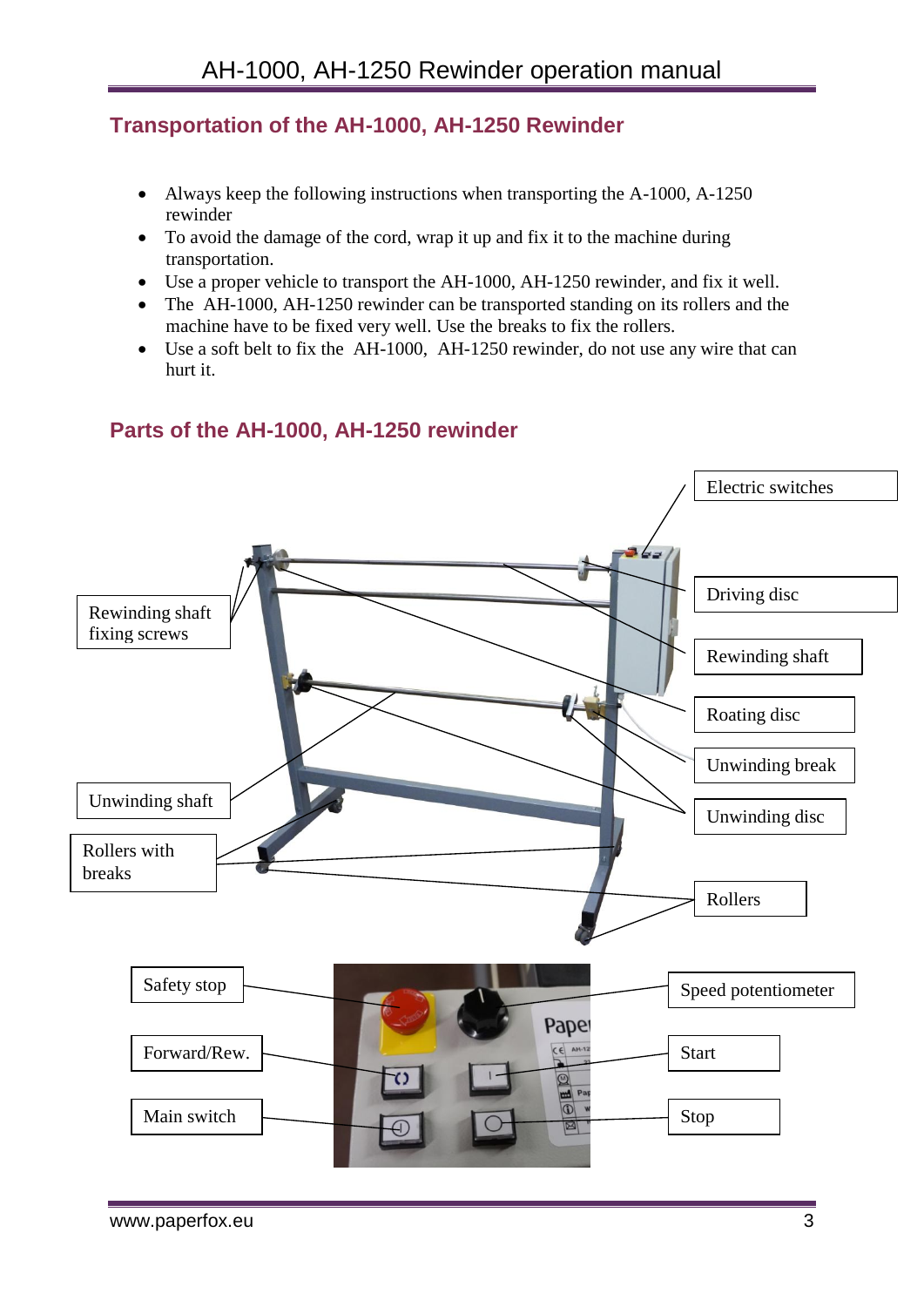#### **Initial operation**

- Before further use of the rewinder check it carefully, especially the tape cable. Do not use the device with damaged cord.
- Check the socket before connecting the AH-1000, AH-1250.
- Connect the rewinder to a socket.  $(230V \sim 50Hz)$
- Press the main switch, it have to light on.
- If the light not lights on, check the safety stop button. By turning the head of the button you can set it to normal operating position.
- Remove the unwinding shaft from the rewinder, remove an unwinding disc and place a big roll of paper on the unwinding shaft. Place the unwinding shaft with the big roll of paper into the Rewinder.
- Loose the fixing screws of the rewinding shaft pull back the rotating disc and remove the rewinding shaft from the device.
- Insert a core on which you want to rewind the paper on the rewinding shaft so that the small pin of the driving disc should fit into the groove of the rewinding core. Set the position of the driving belt so that it would touch the end of the rewinding core. The other end of the rewinding core should touch the rotating disc.



Guide the paper through the machine according the following drawing.

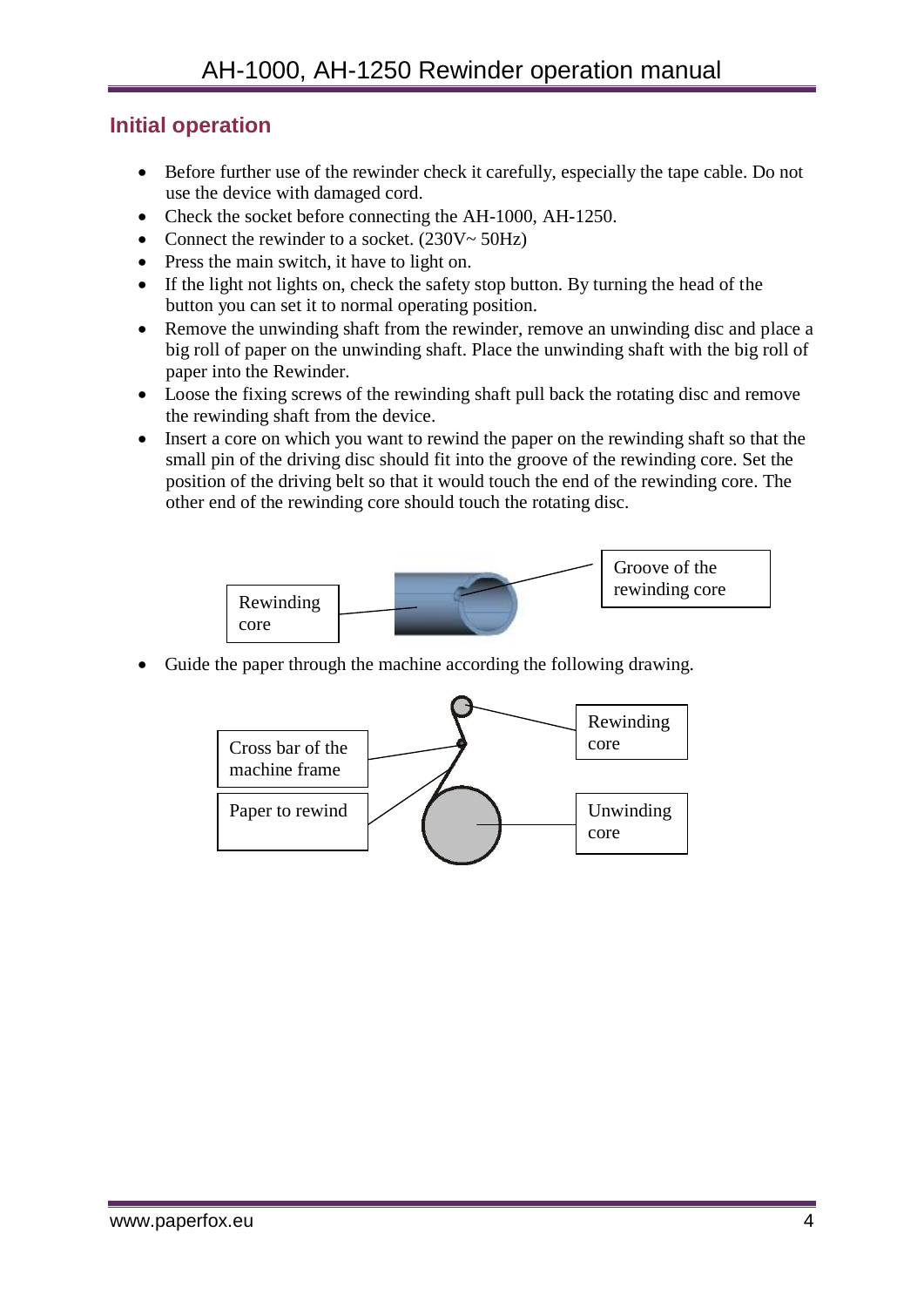

- Fix the end of the paper to the rewinding core. You can use a 5-6mm wide double sided adhesive tape for this purpose.
- Align the position of the unwinding (big) roll to the rewinding core. Loose the fixing screws of the unwinding discs and after alignment fix them again.
- Set the strength of the unwinding break if it is necessary.
- Set the speed potentiometer to low speed and press the start button. If the machine turns to the opposite direction, push the forward/reward button.
- If the rewinder works properly, you can increase the rewinding speed.
- After achieved the desired roll diameter, stop the rewinder with the stop button, cut the paper and remove the rewinded roll.